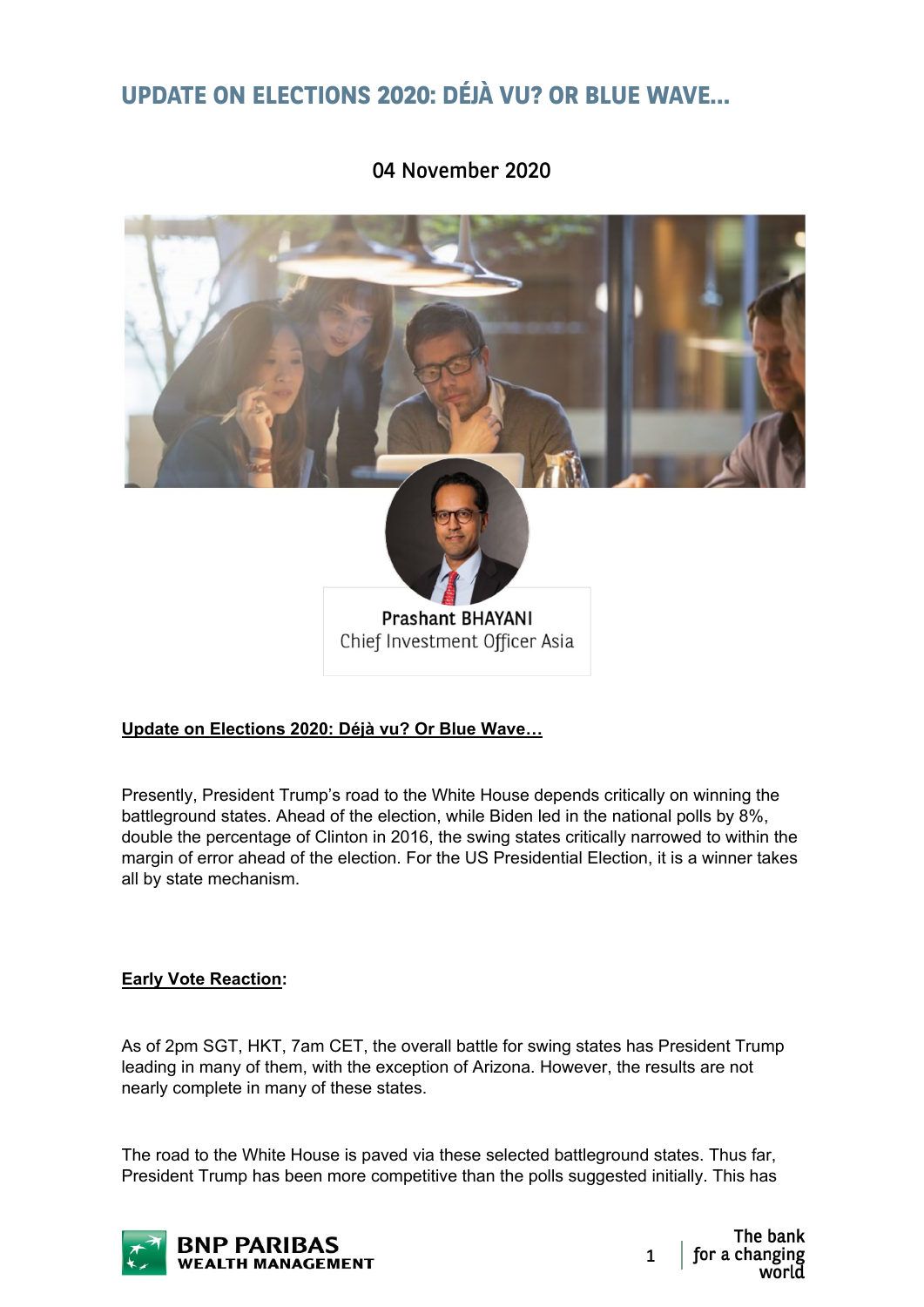some echoes of 2016, as Trump is the projected winner in Florida, Ohio, and Iowa. In terms of comparison, Trump led Florida by +0.2% before the 2016 election and won the state by +1.2%, illustrating a +1.0% pickup relative to the polls. In 2020, it seemed like a close call with Biden leading +0.9% before the election, although President Trump presently leads by 3.5%, illustrating a pickup of +4.4%.

Trump's strong showing is likely due to a strong turnout on the day of voting, somewhat blunting Biden's advantage given the number of mail-in votes casted early. However, important to note, counting of mail-in votes in a key state Michigan starts one day before election, while Pennsylvania and Wisconsin only starts on the day of elections itself. In addition, there are a number of lawsuits around extending the deadline for mail-in votes by three days in Pennsylvania.

Interesting, Pennsylvania has already stopped counting mail-in votes for the night. Hence, it is becoming unlikely we will receive an official result later today. The key question for today will be if it is possible for either candidate to win the election without winning Pennsylvania this evening.

It is increasingly likely to be a close election again and critically, and as mentioned before, mail-in votes may not be fully tabulated in the remaining key swing states today. Hence, we could still see President Trump's lead narrow in these states as the day progresses. Ultimately, due to how close the votes are, it is still too early for a result to be called. Mailin vote counting may still turn the tide for Biden.



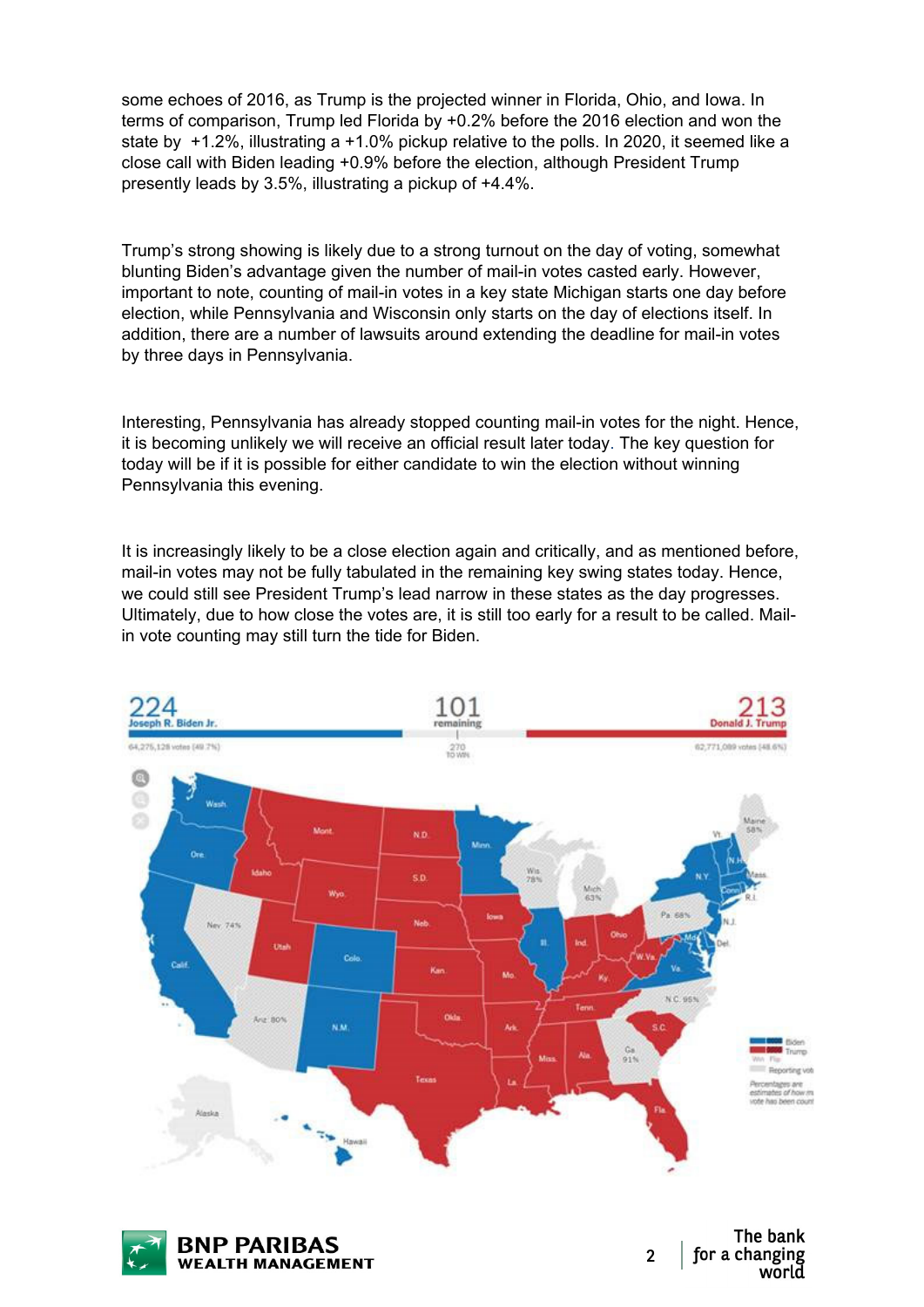## **What about the Senate Race?**

The Senate is currently split 53-47 to the Republicans, and in the event of a 50-50 tie, the Vice President casts the deciding vote. So that means to win control of the chamber, the Democrats would need to take a further 3 seats if Mr. Biden wins the presidency, and 4 seats if President Trump is re-elected. In early voting, both the Democrats and Republicans have flipped a seat for the Senate. The present total is 46 for the Democrats and 47 for the Republicans.

The five key races to watch for Senate control will be in Arizona, Maine and North Carolina. It's also worth noting that in Georgia, one of the races is a special election in which numerous candidates are running from both parties (no primary election took place) and none are expected to get the 50% + 1 votes needed to avoid a runoff under Georgia rules. The other Senate race in the state is also very close, with a chance of a third-party candidate keeping the winner under 50%, triggering a runoff as well. Those runoffs wouldn't take place until January 5, so in the event that control of the Senate were not clear, then majority control could come down to runoff elections in a single state in January. This has not been widely discussed.

## **What about the House of Representatives?**

The Democrats have already retained the House of Representatives as expected. However, the number of seats is too early to call for their majority.

## **Market Reaction?**

The market had a "Blue Wave" trade on the last few days: **(1) higher bond yields and steeper yield curve, (2) higher equities, (3) weaker dollar.** As it has emerged the President is more competitive than the polls suggested, we have seen S&P 500 futures fluctuate over the morning, with presently a rise of +0.6%. In addition the Nasdaq futures are +2% after being up as much as +4% earlier. This is perhaps due to a close election thus far, and hence, lower chance of major changes in regulation. The interesting move is in Treasuries where yields have been rising, in anticipation of a Blue Wave and reflation. As the race is close so far, this has reversed somewhat this morning with the treasury yields dropping with the 10-year Treasury yield down circa 4 bps to 0.81%. The dollar has strengthened by +0.5% as well after strengthening nearly 1% earlier in the day. This situation remains fluid and the remaining swing states will be key to the election outcome.

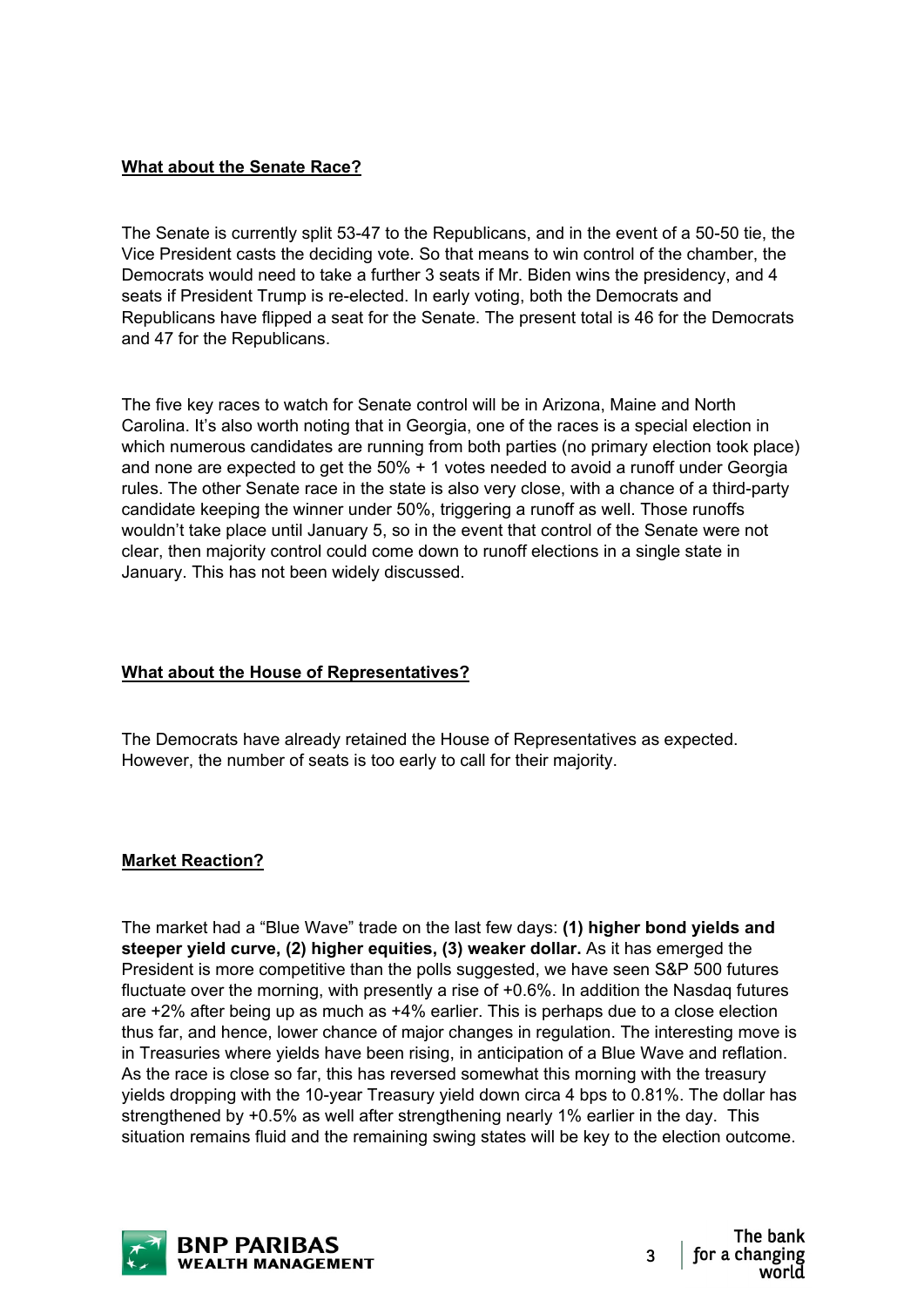## **Summary Of Post-election Scenarios: Focus On Policy Not Politics**

| <b>Scenarios</b>                                        | <b>Key Policy</b><br><b>Implications</b>                            | <b>Sectors</b>                                           | <b>FX-USD</b>                                                               | <b>Bond Yields</b>                                      | <b>Asian Asset</b>                                                         |
|---------------------------------------------------------|---------------------------------------------------------------------|----------------------------------------------------------|-----------------------------------------------------------------------------|---------------------------------------------------------|----------------------------------------------------------------------------|
| <b>Biden Sweeps</b>                                     | <b>Blue Wave:</b><br><b>Expect Larger</b><br><b>Fiscal Spending</b> | Infrastructure,<br>Industrial,<br>Materials,<br>Consumer | <b>Dollar Negative</b><br>Downtrend<br>Continues                            | Yields Rise on<br><b>Fiscal Stimulus Favour Cyclica</b> | Equities & F><br>$+ + +$<br>Small caps                                     |
| <b>Biden Wins,</b><br><b>Congress</b><br><b>Divided</b> | No Sweep;<br>Moderate Fiscal<br><b>Spending Likely</b>              | Infrastructure,<br>Selected<br>Cyclicals                 | Short-<br>Term Neutral;<br><b>But Expect</b><br><b>Dollar</b><br>Downtrend  | Short-Term<br>Neutral; Before<br><b>Yields Rise</b>     | Equities & F><br>$++$<br><b>Favour Qualit</b><br>Large caps<br>Yield plays |
| <b>Trump Wins,</b><br><b>Congress</b><br><b>Divided</b> | <b>Status Quo</b><br><b>Trade Tensions</b><br>Continue or<br>Worsen | Infrastructure<br>Defense<br>Energy                      | Short-Term<br>Small bounce in<br>Dollar? / Before<br><b>Declining Again</b> | Short-Term<br>Neutral; Before<br><b>Yields Rise</b>     | Equities & FX<br><b>Favour Qualit</b><br>Large caps,<br>Yield plays        |

Source: BNP Paribas (WM) as of 4 November 2020



## THE INVESTMENT STRATEGY TEAM

#### France

Florent BRONES Chief Investment Officer

#### Asia

Prashant BHAYANI Chief Investment Officer, Asia Grace TAM Chief Investment Advisor, Asia

#### Belgium

Philippe GIJSELS Chief Investment Advisor

Xavier TIMMERMANS Senior Investment Strategy, PRB Alain GERARD

Senior Investment Advisor, Equities Pol TANSENS

Head of Real Estate Strategy

## Luxembourg

Guy ERTZ Chief Investment Advisor Edouard DESBONNETS Investment Advisor, Fixed Income

#### Switzerland

Roger KELLER Chief Investment Officer



The bank for a changing 4 world